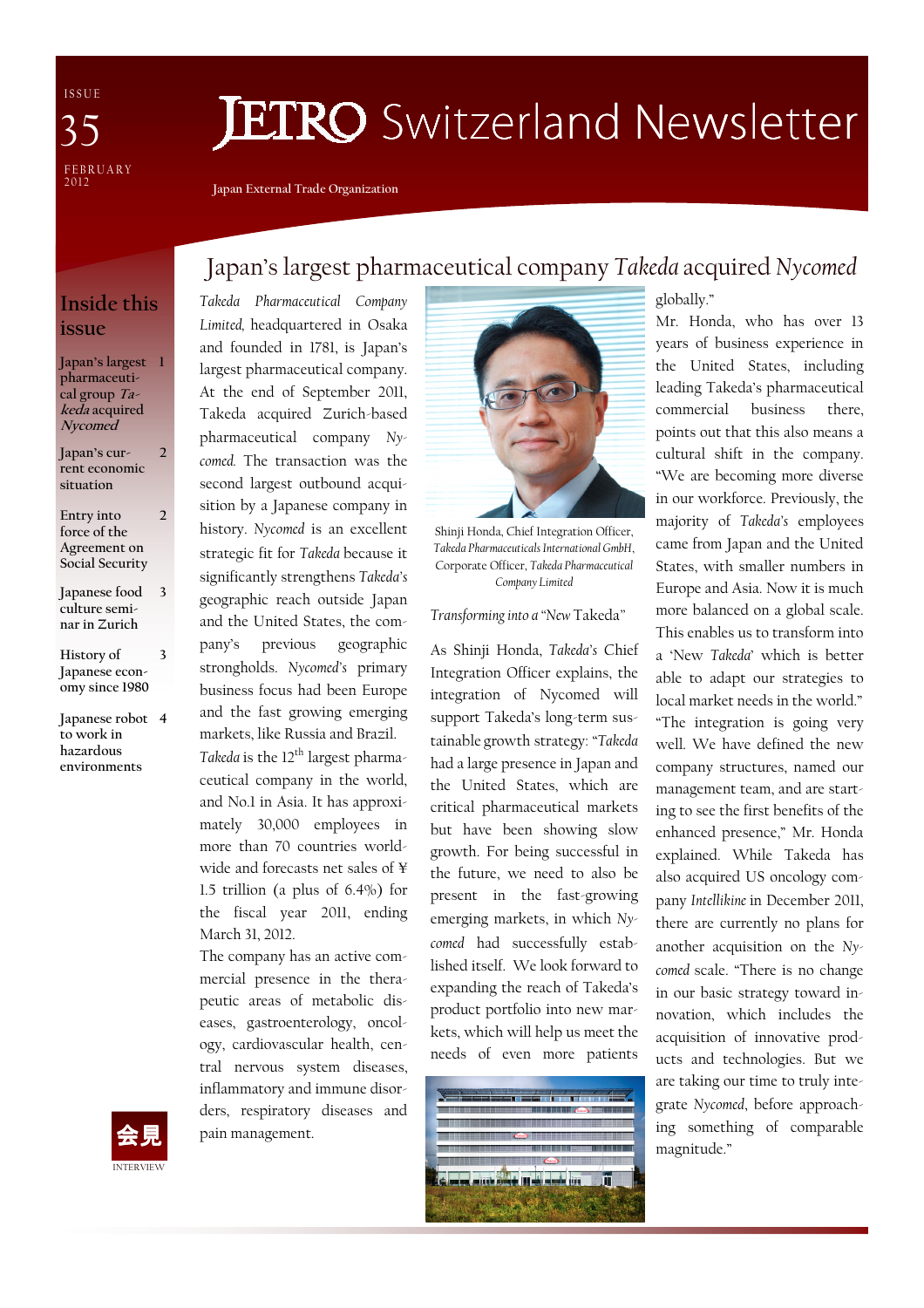## Japan's current economic situation

Japan's economic activity is still recovering, but at a lower pace. It is affected by the slowdown in overseas economies and the appreciation of the Yen, whereas the domestic demand remains firm.

This evolution is reflected by the index of industrial production. It rose in December 2011 3.8% from the previous month and 12.9% since March 2011 to 93.4 (see graph, 2005=100).

Exports declined 9.3% to ¥4,510 billion in January 2012 over the year, due to the deceleration in some emerging countries, the Euro zone debt crisis and the high appreciation of the Yen. Exports to China (-20.2%), Western Europe (-11.1%) declined sharply, whereas exports to the United States were



Index of Industrial Production Source: Japan's Ministry of Economy, Trade and Industry

almost stable since January 2011 (+0.6%). However, Japan's imports rose 9.9% in January from a year earlier.

The domestic demand is rising

again after the temporary restrain that followed the earthquake disaster. The average of monthly consumption expenditures per two-or -more-person households for December 2011 was ¥327,949. It marks an increase by 0.3% in nominal terms and by 0.5% in real terms from the previous year. Furthermore, the unemployment rate was 4.6% in 2006%, down 8% from the previous year.

According to the Bank of Japan, "the economy is expected to return to a moderate recovery path as the pace of recovery in overseas economies picks up, led by emerging and commodity-exporting economies, and reconstruction-related demand after the earthquake disaster gradually strengthens".

## Entry into force of the Agreement on Social Security

**POLICY** 政策

1,089 Swiss nationals were registered in Japan in 2010 (Japan's Ministry of Justice). According to Japanese law, they had to work for a minimum period of 25 years to benefit from Japanese pensions.

This situation will change thanks to the Agreement between Japan and the Swiss Confederation on Social Security. Signed in Bern on October 22, 2010, it will enter into force on March 1, 2012. JETRO held a seminar in Geneva on February 16 to introduce it.

The Agreement will eliminate dual coverage under social security systems and will allow the accumulation of pension periods in the two countries. It will thus further enhance economic exchanges between the two countries.

#### Scope of the Agreement

The Agreement applies to nationals of both countries, as well as their family members or survivors. It also covers refugees and stateless persons in Switzerland, and "persons who are lawfully admitted for permanent residence in the territory of Japan".

Those persons shall be sent to the other country for a minimum period of five years to benefit from the provisions of the Agreement.

#### Benefits of the Agreement

The Agreement provides the equal

treatment of those persons with nationals of the country, with regard to a number of Japanese pension and health insurance systems, as well as to the Swiss federal laws on old-age and survivors' insurance (AHV/AVS), on invalidity insurance (IV/AI) and on sickness insurance (KVG/LAMal).

Their benefits will be paid abroad, in the country where beneficiaries ordinarily reside.

Beneficiaries will also be able to combine Japanese and Swiss periods for the purpose of acquisition of the right to pension.

The Agreement is available in English at: http://www.mofa.go.jp/policy/treaty/ submit/session177/pdfs/agree-10\_1.pdf

**SITUATION** 

動向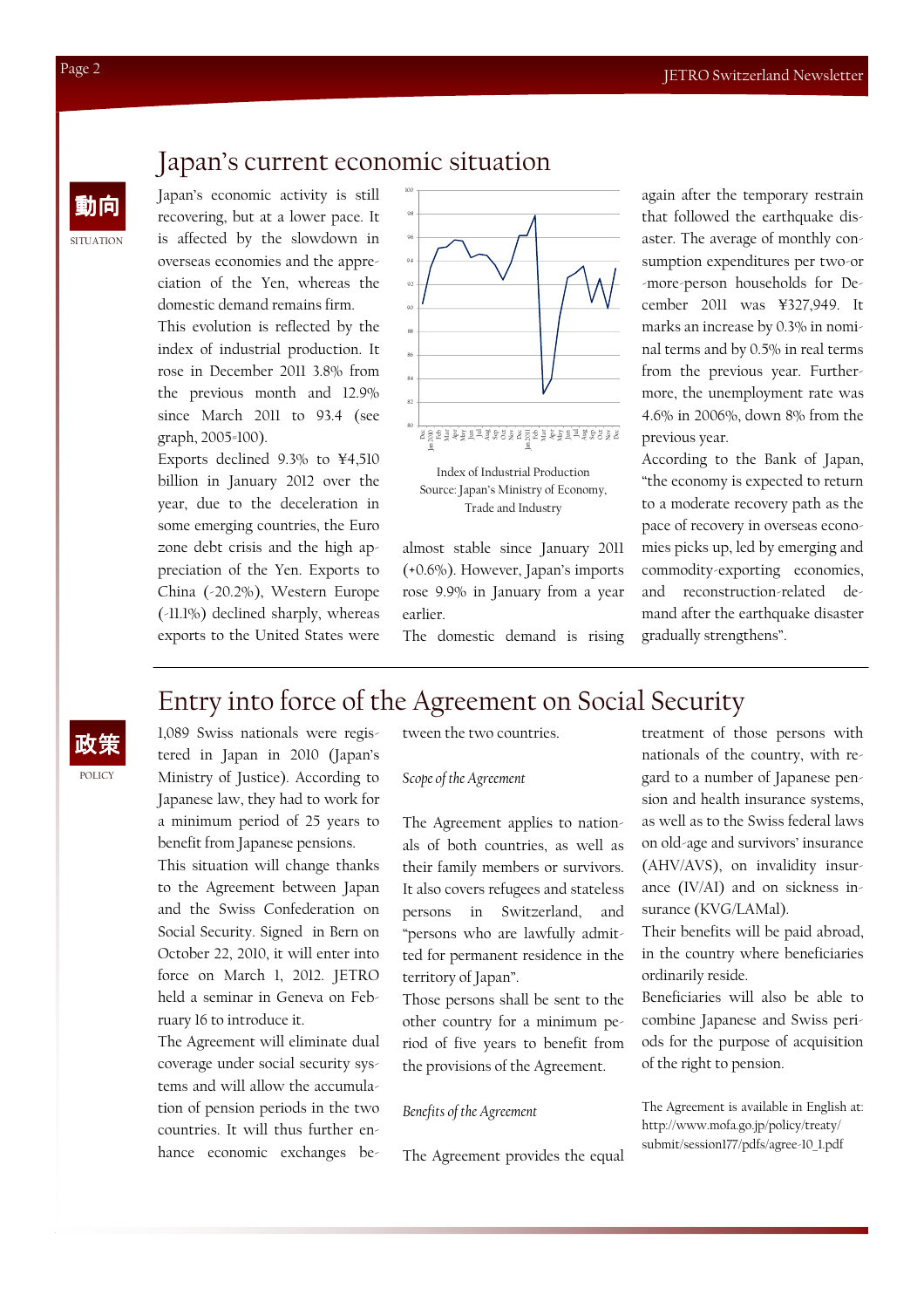ACTIVITY

活動

# Japanese food culture seminar in Zurich



About 90 people attended the Japanese Food Culture Seminar

In cooperation with the Swiss - Japanese Chamber of Commerce, JETRO organized a Japanese Food Culture Seminar. The objective was to promote Japanese foodstuffs and to strengthen business relations between Switzerland and Japan.

The event was held in Zurich, on February 24. It gathered about 90 participants.

H.E. Mr. Umemoto, Ambassador of Japan in Switzerland, outlined that Japanese foods can now be found easily in Switzerland. He



H.E. Mr. Umemoto, Ambassador of Japan in Switzerland

nevertheless called for aggressive efforts so as Japanese foods can be enjoyed by more people and with a even higher quality.

Ms. Horigome, Japanese Embassy in Bern, underlined that all Swiss inspections carried out so far have shown that Japanese imported



Networking aperitif with Japanese specialities

foodstuffs are safe.

Mr. Rosenberger, SECO Senior Advisor, introduced the Japan - Switzerland Free Trade Agreement that entered into force on September 1, 2009.

Food importers and managers of restaurants introduced their personal stories. They also presented the history of Japanese food import and the cultures of Japanese sake and of green tea.

Participants then enjoyed Japanese specialties, such as sushi, maki and sake.

## History of Japanese economy since 1980

"The Great Transformation of Japanese Capitalism" (translation of the title from French) is an academic study recently released in French. It is written by Sébastien Lechevalier, French School for Advanced Studies in Social Sciences.

It focuses on economic decisions made since 1980 in Japan. It raises the following questions: how can developed economies like Japan maintain a comparative advantage

in today's world? How can companies still be competitive? And how can the government fight against social inequities?

First, it analysis economic decisions taken during the "neoliberal period", from 1982 to 1987 by Prime Minister Nakasone (deregulation of financial, goods and labor markets, privatizations of companies) and from 1996 to 2006 by Prime Ministers Hashimoto, Obuchi and Koizumi.

It then focuses on the evolution of Japanese firms' models and of business structures. It also outlines recent reforms in the social and educational systems

In its conclusion, the author calls for further researches on Japan's economy, arguing that Japanese economy is providing answers to other developed economies.

Sébastien Lechevalier, La grande transformation du capitalisme japonais, SciencesPo Les Presses, 419 p.